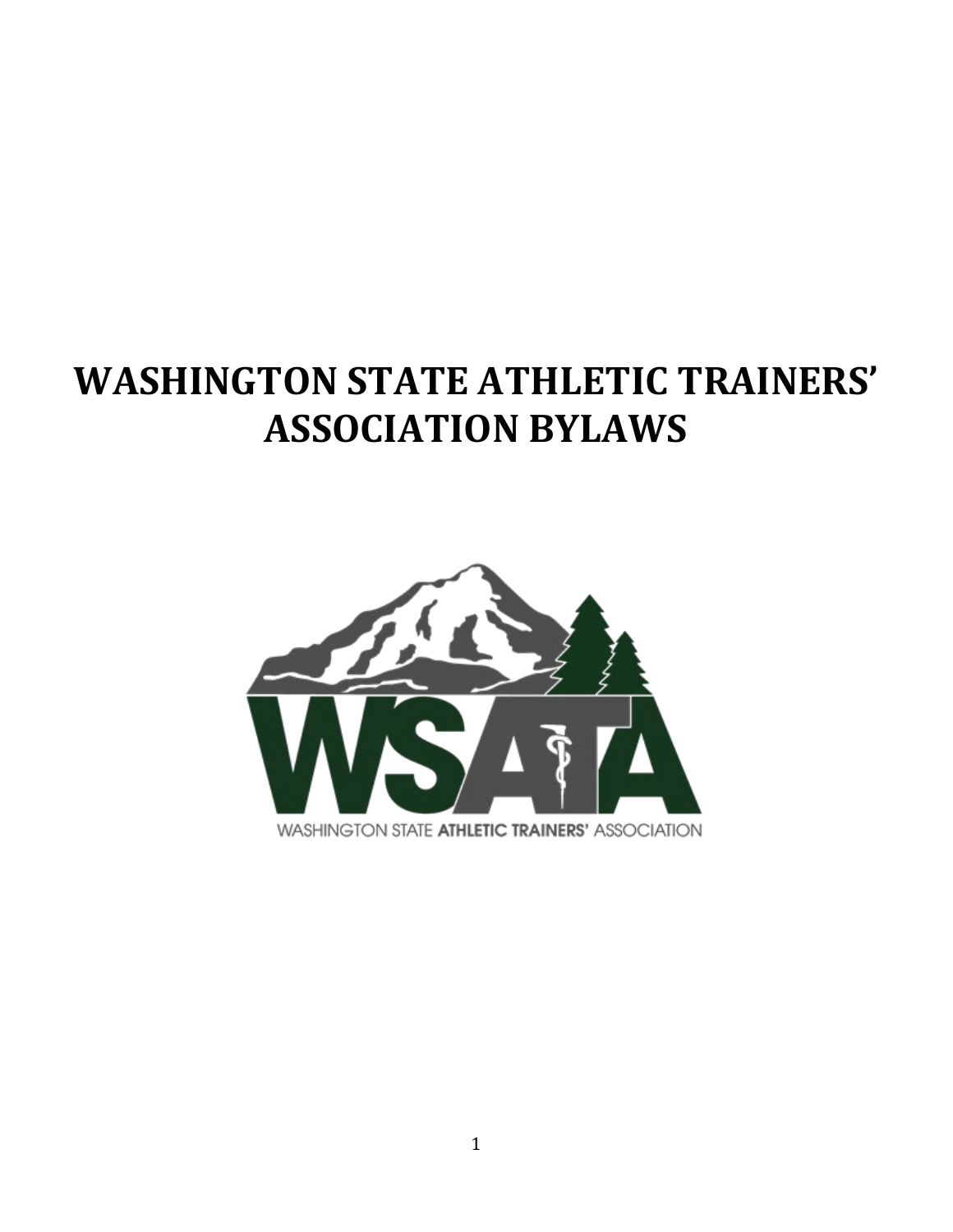# **TABLE OF CONTENTS**

| <b>ARTICLE I - Membership</b>              | Pg. $5$ |
|--------------------------------------------|---------|
| Section 1-Membership Criteria              |         |
| <b>Section 2-Classes</b>                   |         |
| Section 3-Application for Membership       |         |
| Section 4-Certification of Membership      |         |
| Section 5-Status of Membership             |         |
| Section 6-Termination of Membership        |         |
| <b>ARTICLE II - Meetings of Members</b>    | Pg. $5$ |
| Section 1-Membership Business Meeting      |         |
| Section 2-Notices of Meetings              |         |
| Section 3-Quorum                           |         |
| <b>ARTICLE III - Executive Committee</b>   | Pg. $6$ |
| Section $1 - Definition$                   |         |
| Section 2 – Power and Qualifications       |         |
| <b>ARTICLE IV - Board of Directors</b>     | Pg. $6$ |
| Section $1$ – Definition                   |         |
| Section $2$ – Elections                    |         |
| Section $3$ – Qualifications               |         |
| Section 4 – Number and Term                |         |
| Section 5 – Duties                         |         |
| Section 6 – Vacancies                      |         |
| <b>ARTICLE V - Past President</b>          | Pg. 7   |
| Section $1 -$ Selection                    |         |
| Section $2 - Term$ of Office               |         |
| Section 3 – Functions and Responsibilities |         |
| <b>ARTICLE VI - President</b>              | Pg. $8$ |
| Section $1 -$ Selection                    |         |
| Section $2 - Term$ of Office               |         |
| Section 3 – Functions and Responsibilities |         |
| <b>ARTICLE VII - Vice President</b>        | Pg. $8$ |
| Section $1 -$ Selection                    |         |
| Section $2 - Term$ of Office               |         |
| Section 3 – Functions and Responsibilities |         |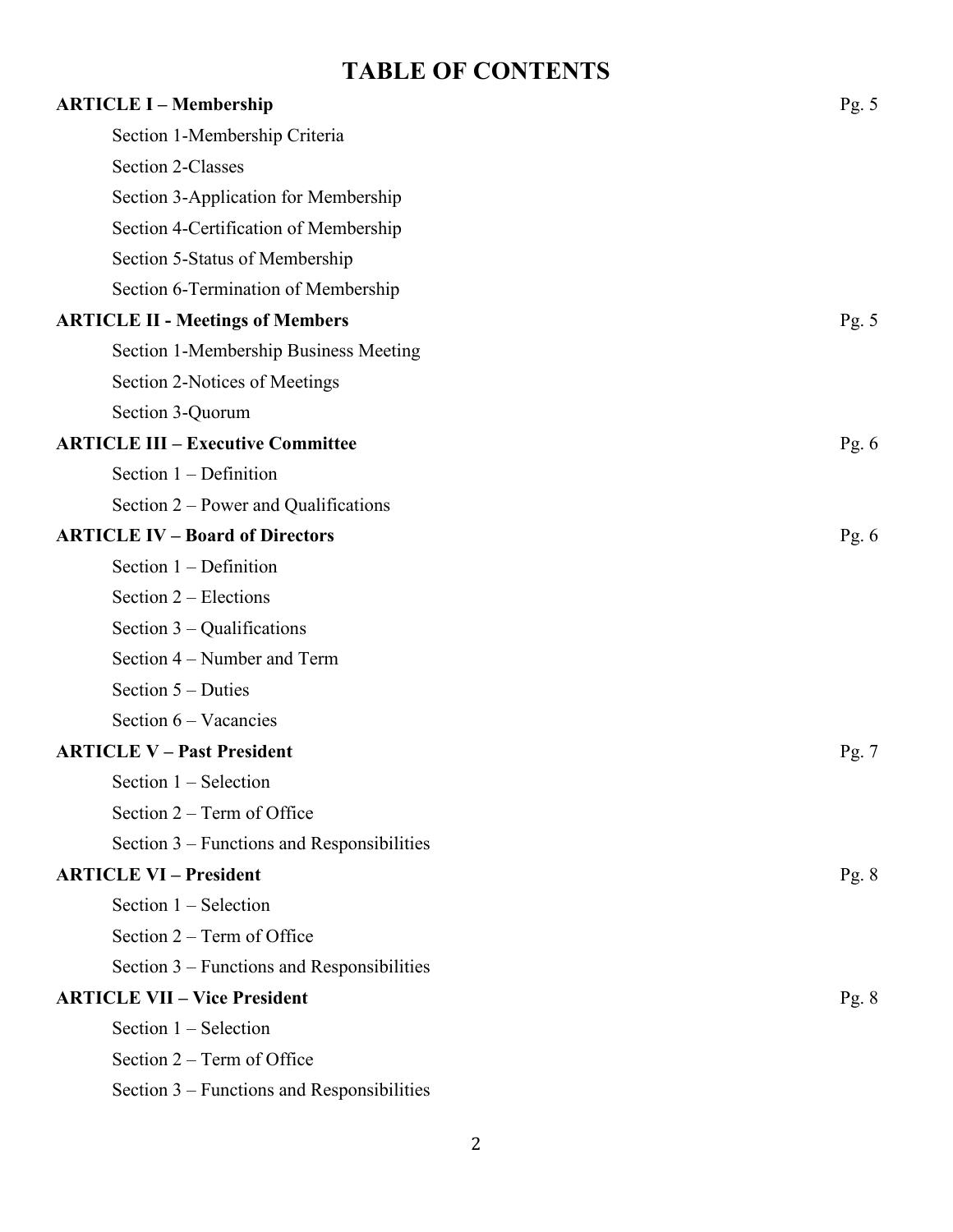| <b>ARTICLE VIII - Secretary</b>                                                         | Pg. $8$  |
|-----------------------------------------------------------------------------------------|----------|
| Section $1 -$ Selection                                                                 |          |
| Section $2 - Term$ of Office                                                            |          |
| Section $3$ – Functions and Responsibilities                                            |          |
| <b>ARTICLE IX - Treasurer</b>                                                           | Pg. $19$ |
| Section $1 -$ Selection                                                                 |          |
| Section $2 - Term$ of Office                                                            |          |
| Section $3$ – Functions and Responsibilities                                            |          |
| <b>ARTICLE X – Region Representatives</b>                                               | Pg.9     |
| Section $1 -$ Selection                                                                 |          |
| Section $2 - Term$ of Office                                                            |          |
| Section 3 – Functions and Responsibilities                                              |          |
| Section $4 - \text{Regions}$                                                            |          |
| <b>ARTICLE XI – Meetings of the Board of Directors</b><br>Section $1 -$ Annual Meetings | Pg. $10$ |
| Section 2 – Special Meetings                                                            |          |
| Section $3$ – Notice of Meetings                                                        |          |
| Section $4 -$ Quorum                                                                    |          |
| Section $5$ – Meeting Communications                                                    |          |
| <b>ARTICLE XII - Committees</b>                                                         | Pg. $11$ |
| Section1 – Committees of the Board                                                      |          |
| <b>ARTICLE XIII – Actions by Written Consent</b>                                        | Pg. $11$ |
| <b>ARTICLE XIV-Waiver of Notice</b>                                                     | Pg. $11$ |
| <b>ARTICLE XV – Administrative and Financial Provisions</b><br>Section 1 – Fiscal Year  | Pg. $11$ |
| Section 2 - Loans Prohibited                                                            |          |
| Section 3 – Books and Records                                                           |          |
| Section 4 – Record Retention                                                            |          |
| Section 5 – Limitations of Expenditures                                                 |          |
| Section $6$ – Amendment of Bylaws                                                       |          |
| Section $7$ – Rules and Regulations                                                     |          |
| <b>ARTICLE XVI - Prohibition against Sharing in Corporate Earnings</b>                  | Pg. $12$ |
| <b>ARTICLE XVII - Investments</b>                                                       | Pg. 13   |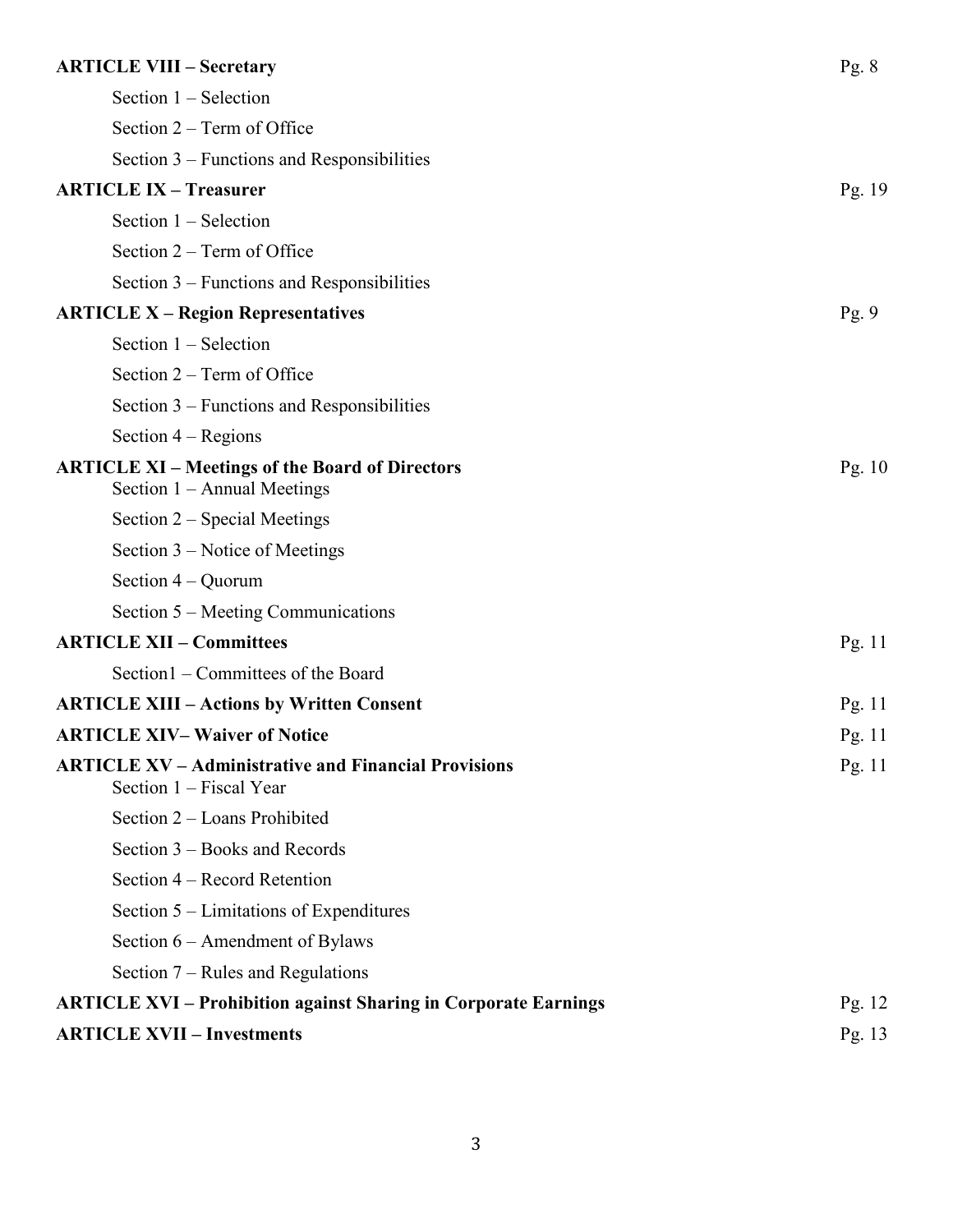# **ARTICLE XVIII – Indemnification** Pg. 13

Section 2 – Advancement of Expenses

Section 3 – Right to Enforce Indemnification

Section 4 – Nonexclusivity

# **DOCUMENT CERTIFICATION** Pg. 14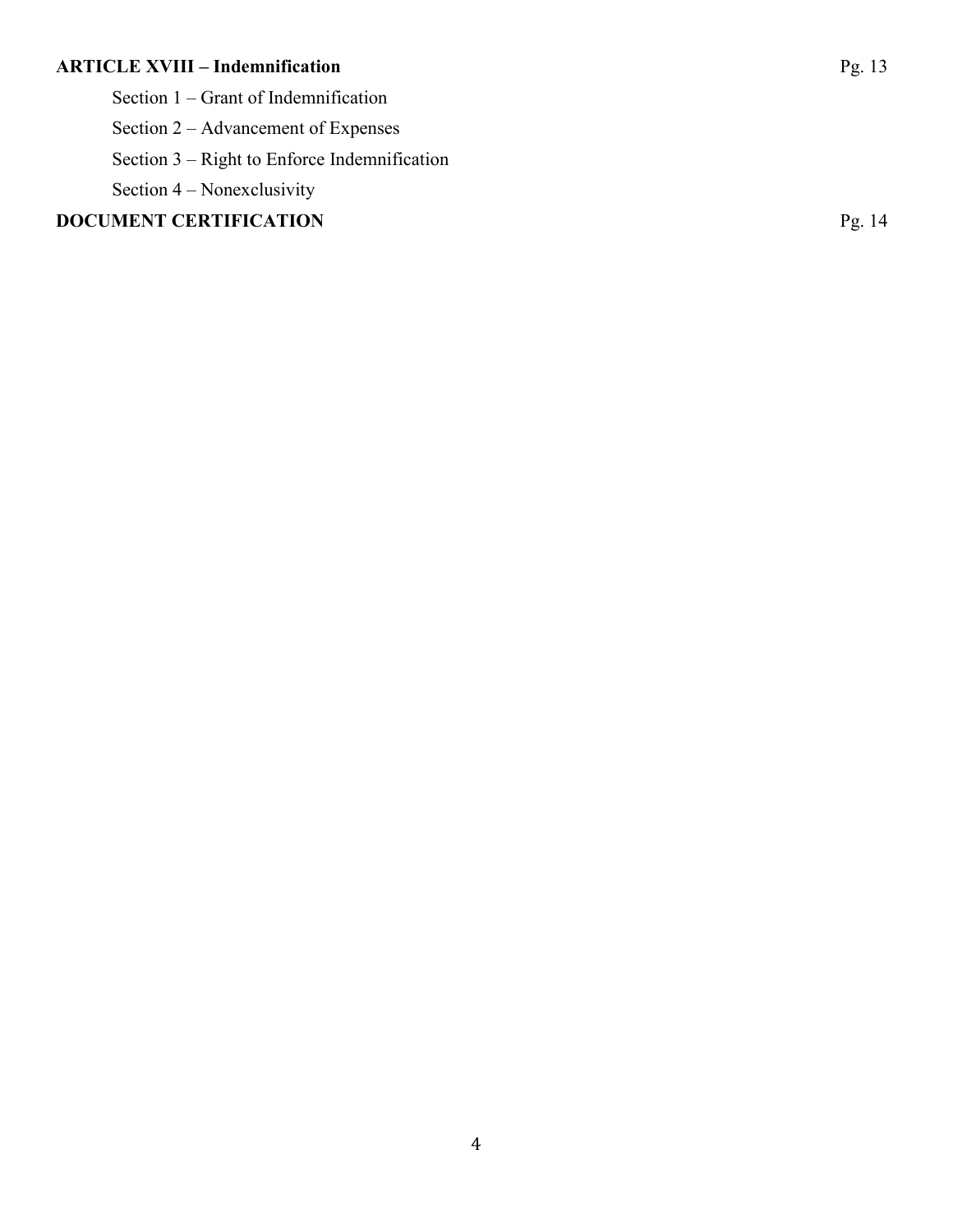# **ARTICLE I - Membership**

Section 1. Membership Criteria WSATA membership criteria are as follows:

a. Individual who is current and in good standing as a National Athletic Trainers' Association (NATA) member is also recognized as a WSATA member.

Section 2. Classes. The membership to the corporation shall consist of three (3) classes of members.

- a. Certified Members- Those members, who hold certification and are in good standing with the Board of Certification (BOC) may attend meetings, hold any office, serve as chair of a committee or serve on any committee and are entitled to one (1) vote on any matter before the membership. Certified Members shall have the right to exercise such other privileges prescribed by the Board of Directors and set forth in these Bylaws.
- b. Certified-Retired Members- Those members who hold BOC certification and who have retired from his/her professional position and have followed the official BOC resignation of certification procedures. He/she may attend meetings and are entitled to one (1) vote on any matter before the membership
- **c.** Other Members Members who do not possess BOC certification, who may be advancing toward certification or who are engaged in the athletic training profession. They may attend meetings but may not vote or serve on any committees. *R: 6/11*

Section 3. Application for Membership. Applications for membership shall be made to the NATA Membership Department and must include payment of the applicable national and district dues. Choosing to join the NATA will automatically enroll the member in both their state and district associations.

Section 4. Certification of Membership. A certificate of membership shall be administered through the NATA national office.

Section 5. Status of Membership. Membership in the corporation shall be personal, shall not survive the death of any individual member, and may not be transferred by any means.

Section 6. Termination of Membership. Sanctions may be imposed upon an individual member failing to follow the NATA Code of Ethics, NATA bylaws, policies and procedures, and membership standards, failed to uphold state practice law or if a member has committed a crime or felony. Upon which time the NATA would review each case individually and make a ruling on membership status. Please refer to the NATA Membership Standards and Sanctions document on the NATA website. *R: 6/11*

# **ARTICLE II - Meetings of Members**

Section 1. Membership Business Meeting. All membership business meetings shall be for the transaction of corporation business and shall be held at a time and place set by the board of directors. Membership business meetings can include but are not limited to the NWATA/District 10 Clinical Symposium and Annual Meeting and the summer WSATA Clinical Symposium Annual Meeting.

Section 2. Notices of Meeting. Meeting notice may occur at the direction of any officer of the corporation either personally or through electronic mailing. Written, printed or electronic forms of communications stating the date, place and hour of the meeting shall be sent to each member entitled to vote not less than ten (10) days before the date of the meeting. If sent through electronic mail, such notice shall be deemed to be delivered by electronic record of delivery. *R: 6/11*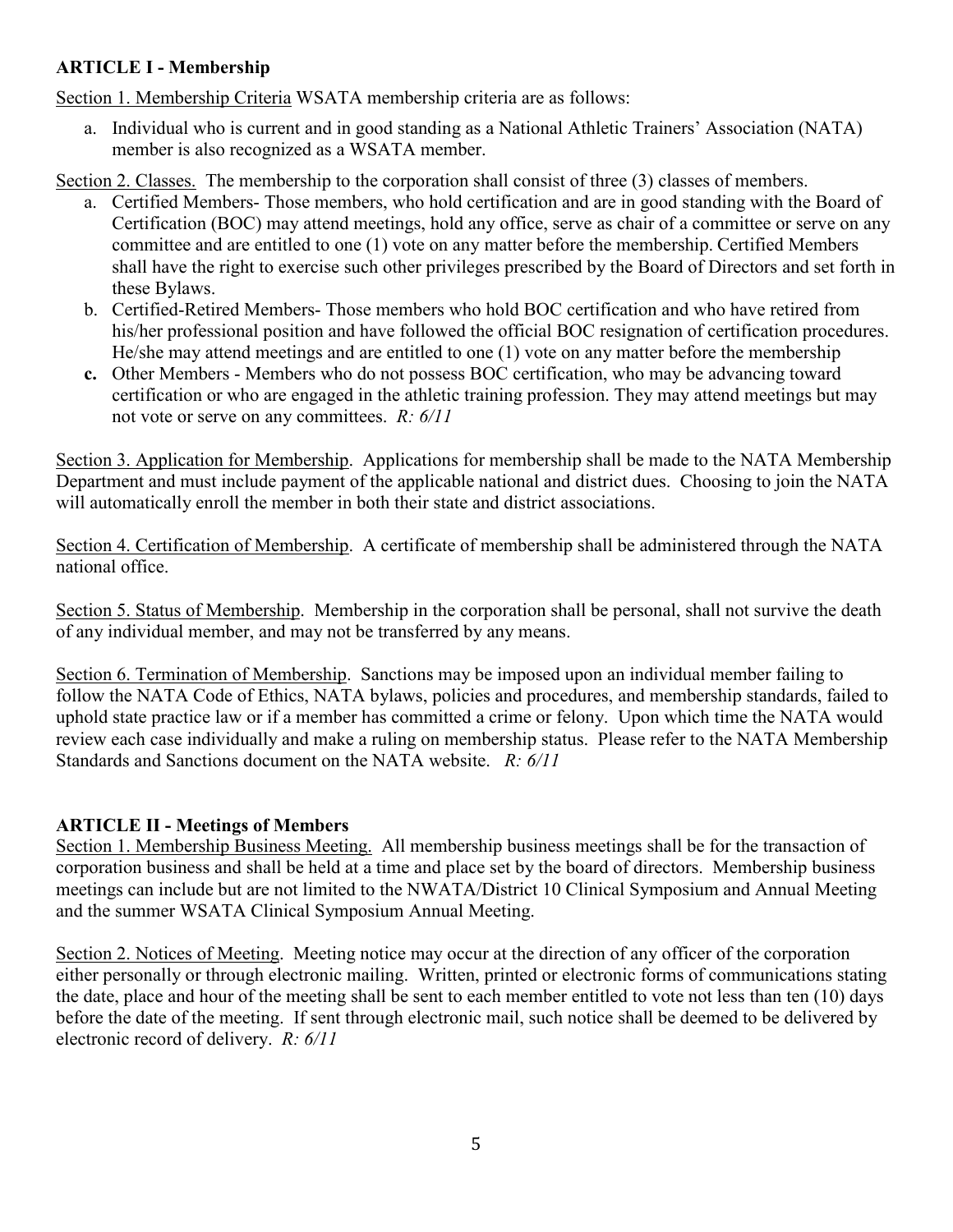Section 3. Quorum. The quorum for a business meeting shall be twenty-five (25) voting members of the corporation. The vote of a majority of the votes entitled to be cast by the members present shall be necessary for the adoption of any matter voted upon by the members.

#### **ARTICLE III - Executive Committee**

Section1. Definition. The Executive Committee is comprised of the president, vice-president, secretary and treasurer. *F: 6/11*

Section 2. Power and Qualifications. Such a committee shall have and exercise authority over the Board of Directors in the management of the corporation.

a. The Executive Committee shall not have authority over the Board of Directors to amend, alter or repeal the Bylaws; elect, appoint or remove any member of any such committee or any representative or officer of the corporation; amend the Articles of Incorporation; adopt a plan of merger or adopt a plan of consolidation with another corporation; authorize the voluntary dissolution of the corporation or revoke proceedings therefore; adopt a plan for the distribution of the assets of the corporation not in the ordinary course of business; or amend, alter or repeal any resolution of the Board of Directors which by its terms provides that it shall not be amended, altered or repealed by such committee. The designation and appointment of any such committee and the delegation of authority to it shall not operate to relieve the Board of Directors or any individual director of any responsibility imposed upon it, him or her by law. *F: 6/11*

#### **ARTICLE IV – Board of Directors**

Section 1. Definition. The Board of Directors will be comprised of the President, Vice President, Secretary, Treasurer, Region I Representative, Region II Representative and the Region III Representative. Each member of the Board of Directors shall have one (1) vote on all matters presented to the committee.

Section 2. Elections. Board of Director elections will follow the guidelines as described in the articles of incorporation, and will occur either during the WSATA membership business meeting held in conjunction with the NWATA Clinical Symposium and Annual Meeting or WSATA Clinical Symposium and Annual Meeting and/or utilizing an on-line election process. The on-line election process would be available for the membership to vote for 2 week prior to the WSATA Business Meeting and closed on the date of the WSATA Business Meeting, as the elected official would be announced during the WSATA business meeting.

- a. If an officer determines to seek reelection for an additional term, the Board of Directors will seek a vote of confidence shall be conducted within five months of the expiration of the officers first term of office. The vote of confidence shall be conducted in the same manner as the election of Board of Director positions as stated above. If a majority of the Members casting ballots affirm the officer, his or her term of office shall be extended an additional term. If an officer does not receive an affirmative vote of confidence, then an election for the Office shall be held at the time and in the manner stated above. *F: 3/15*
- b. All nominations for Board of Directors positions shall be submitted to the Elections Committee Chair a minimum of three (3) weeks after the call for nominations. The Election Committee will narrow the list of nominated individuals to two (2) candidates. The Elections Committee Chair will determine the eligibility of the nominee, and then inform the membership of the nominees for each office by as soon as possible after the nomination period and before the NWATA/District 10 Annual Meeting, WSATA Business Meeting or electronic vote. A simple majority of the returned ballots is required for election. Results of the election will be made public to the membership at the Annual meeting and the newly elected officer also assumes duties at that meeting. *R: 3/11, 3/18*

#### Section 3. Qualifications.

a. Certified and Student-Certified members in good standing with the National Athletic Trainers'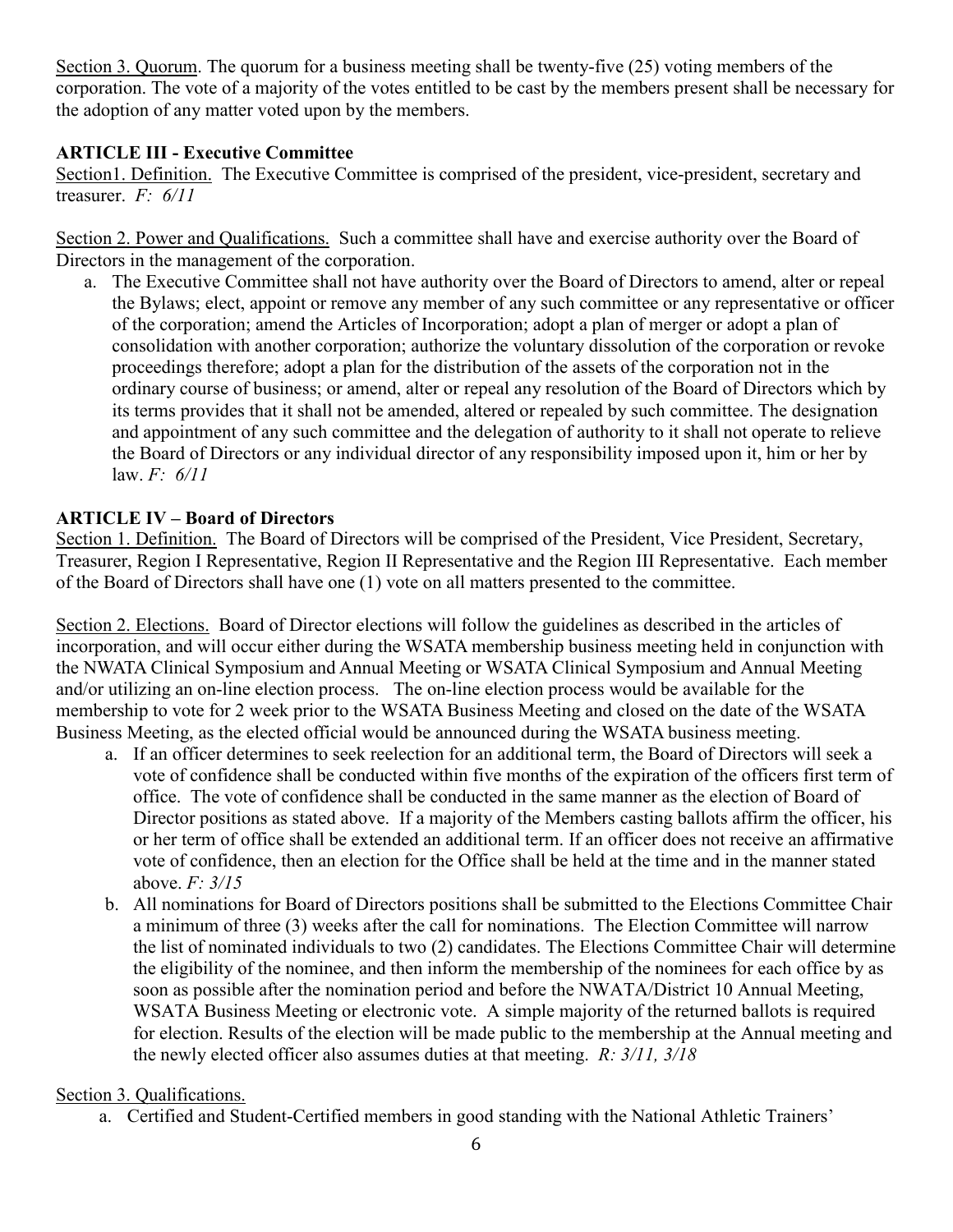Association, Board of Certification and have a National Provider Identification number may be elected to positions on the Board of Directors. *R: 3/18*

Section 4. Number and Term.

- a. The Board of Directors**,** by amendment of these Bylaws, may increase or decrease the number of board members, provided that no decrease in number shall have the effect of shortening the term of any incumbent.
- b. Each such director shall hold office for the term for which he or she is elected until his or her successor shall have been elected and qualified.
- c. Elections shall be held according to established term schedule in the WSATA Policies and Procedures Manual and according to the listed term lengths and limits for each position. *R: 3/18*

# Section 5. Duties.

- a. The Board of Directors shall carry out the mandates and policies of the WSATA as determined by the membership, subject to the provisions of the WSATA By-Laws.
- b. Subject to the provisions of these By-Laws, the By-Laws of the NWATA, the NATA and all resolutions and enactments of the membership, the Board of Directors has the power and authority to transact all business on behalf of the WSATA.
- c. The Board of Directors shall meet at regular intervals with a minimum of two (2) Board of Directors meetings a year. A simple majority shall constitute a quorum.
- d. The Board of Directors shall inform the membership of information and business of WSATA. If the opinion or vote of the membership is needed it will be asked for at that time. This will be done at the WSATA Annual Meeting and Clinical Symposium, WSATA Business Meeting at the NWATA Annual Meeting or by electronic correspondence. *R: 6/11*
- e. The Board of Directors shall make a report to the membership at each meeting.

# Section 6. Vacancies.

- a. Vacancies created by death, resignation, removal, or disqualification of any officers, shall be filled through distribution of responsibilities within the remaining Board of Directors members or appointment of interim position by Board of Directors to fulfill the remainder of the vacated term.
	- i. If Past-President position is vacant, the office is appointed by the President (only Past- Presidents are eligible)
	- ii. A vacancy of the office of President shall be filled for the unexpired term by the Vice President. At the conclusion of the vacated term, this individual will then begin the sequence of President and Past President terms in succession. *R: 6/11*

# **ARTICLE V – Past President**

Section 1. Selection. Succeeds to this position from President.

Section 2. Term of Office. One (1) year or appointed by the President.

#### Section 3. Functions and Responsibilities.

- a. Serve as a member of the Executive Committee and/or Board of Directors in an advisory role upon request by the acting Executive Committee.
- b. Serve as Elections Committee Chair and Parliamentarian for business meetings.
- c. The Past-President shall have no voting rights.
- d. Identify and promote current and former WSATA members for awards at the state, district, and national level. *F: 3/15 R: 3/18*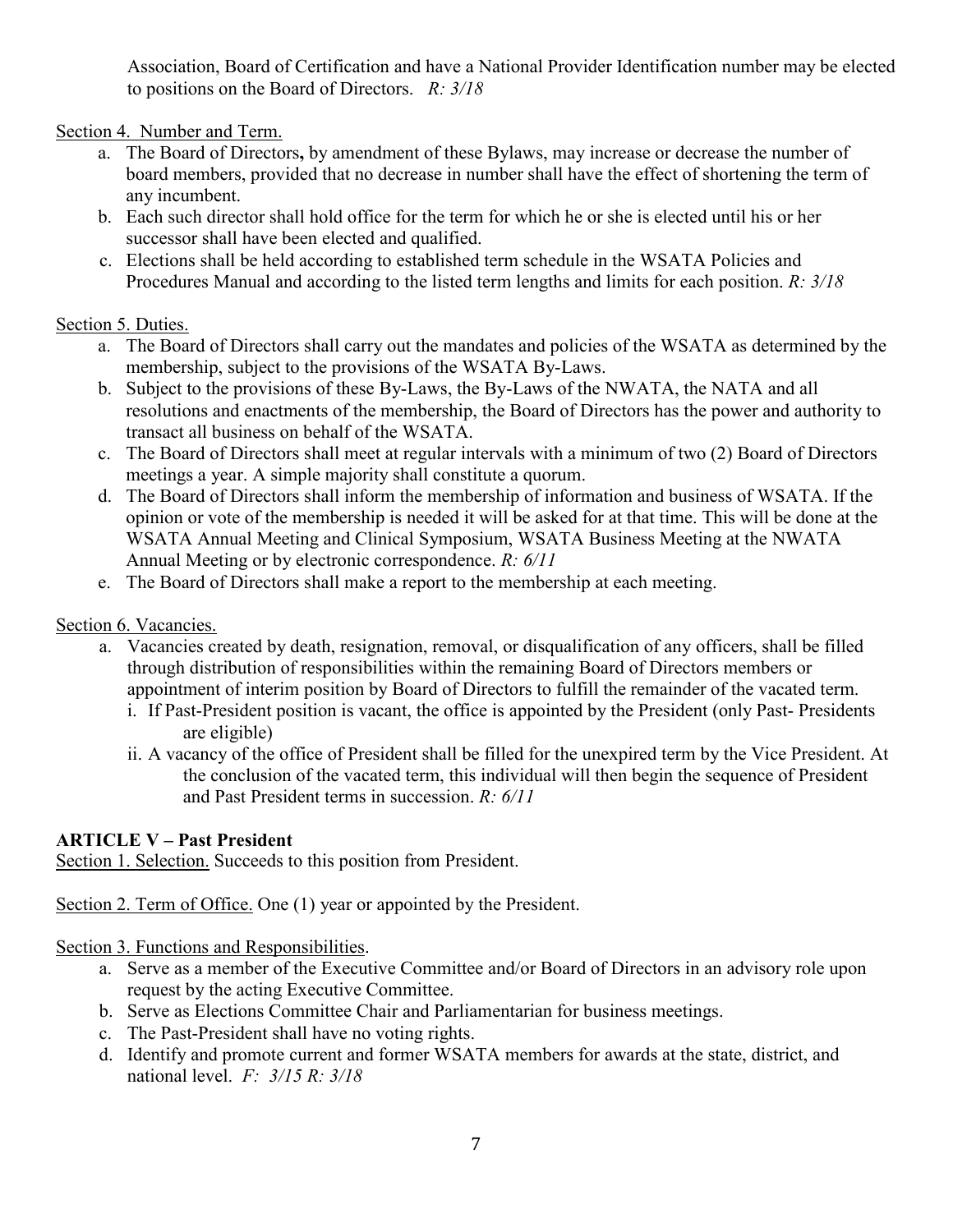# **ARTICLE VI – President**

Section 1. Selection. Elected by a majority vote of the eligible voting membership

Section 2. Term of Office. Elected for a three (3) year term until he/she succeeds to the office Past President. May be elected to a second term of two (2) years. May not serve more than two (2) consecutive terms. Once succeeded as President then serves one (1) year as Past-President or until succeeded. *R: 3/18*

Section 3. Functions and Responsibilities.

- a. Serves as official spokesperson for the Board of Directors.
- b. Calls and resides over all meetings of the Board of Directors (including conference calls and appropriate computer technology) as deemed necessary and advisable.
- c. Calls and presides over all meetings of the WSATA as deemed necessary and advisable.
- d. Organize and oversee the arrangements for the WSATA Business Meetings and at the WSATA Annual Meeting and Clinical Symposium and the NWATA Annual Meeting and Clinical Symposium.
- e. Represent WSATA in all NATA communications.
- f. Represent WSATA at NWATA Executive Board meetings (including conference calls and appropriate computer technology). If the President is unable to represent WSATA at a NWATA meeting or required action, the President shall appoint a representative from the Executive Committee of WSATA.
- g. Implements the mandates and policies of the WSATA as determined by the Executive Committee, subject to the provisions of the By-Laws.
- h. Keeps the Executive Committee informed about WSATA affairs between Executive Committee meetings.
- i. Serves as ex-officio member of all WSATA committees.
- j. Appoints, with majority agreement of the Executive Committee, all committee chairpersons.
- k. Appoints, with majority agreement of the Executive Committee, all representatives of the WSATA to allied organizations.
- l. Transacts all business for and on behalf of the WSATA, subject to the provisions of the By-Laws. *F: 6/11*

# **ARTICLE VII – Vice President**

Section 1.Selection. Elected by a majority vote of the eligible voting membership.

Section 2. Term of Office. Elected for a two (2) year term and may not serve more than two (2) consecutive terms. *R: 3/18*

Section 3. Functions and Responsibilities.

- a. Serve as a member of the Executive Committee.
- b. Serve in the absence of the President at all official meetings.
- c. Fulfill the duties of the President in the event that the office of the President becomes vacant before the conclusion of that term of office.
- d. Serve as an ex-officio member of all WSATA committees.
- e. Carry out additional duties as assigned by the President. *F: 6/11, R: 3/18*

# **ARTICLE VIII – Secretary**

Section 1. Selection. Elected by a majority vote of the eligible voting membership.

Section 2. Term of Office. Elected for a two (2) year term and may not serve more than two (2) consecutive terms. *R: 3/18*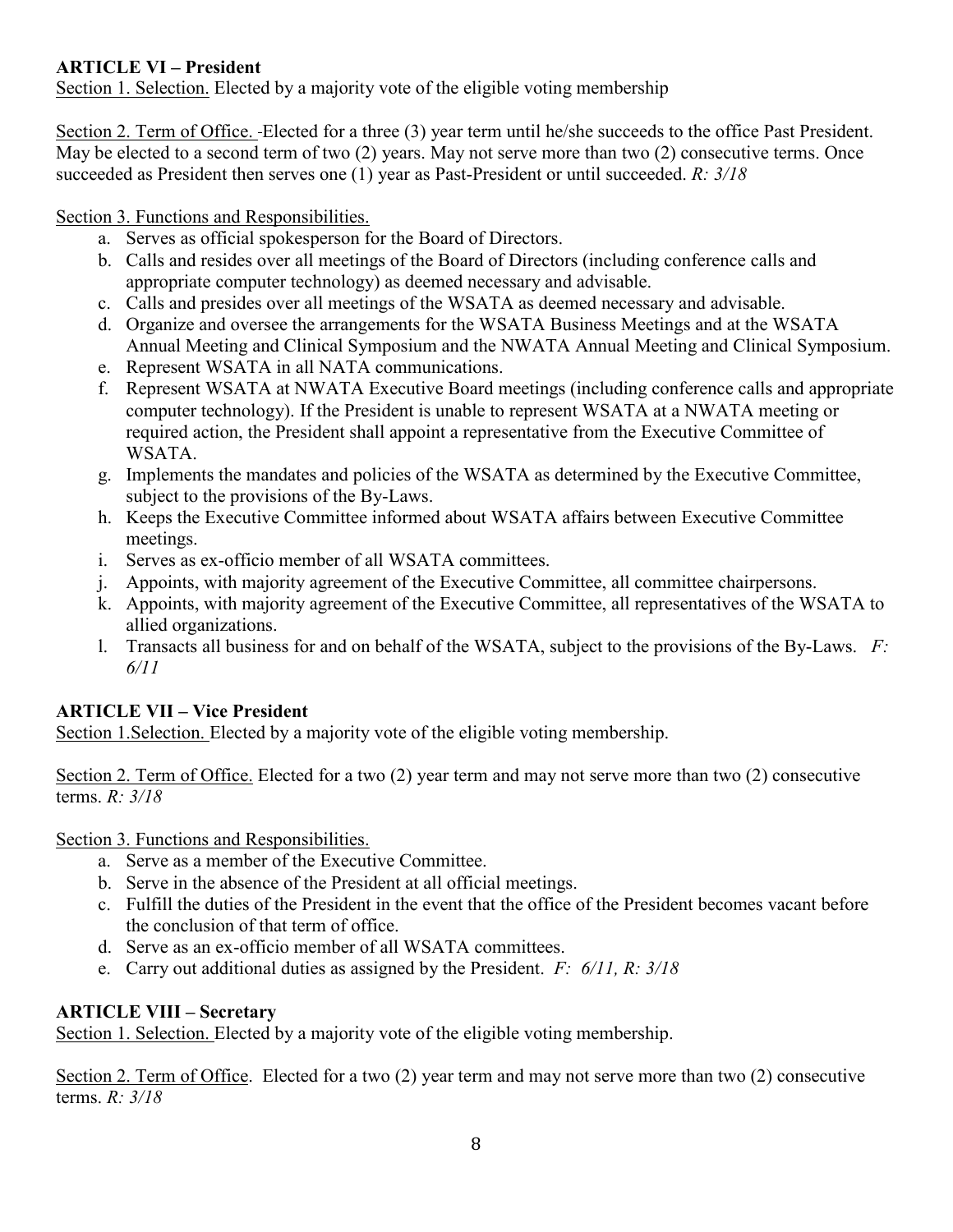Section 3. Functions and Responsibilities.

- a. Serves as a member of the Executive Committee.
- b. Serves as custodian of all records, books, papers, and documents belonging to the WSATA, including WSATA By-Laws.
- c. Records minutes of all Executive Committee meetings and distributes necessary information to the WSATA membership. Records minutes of all WSATA meetings and distributes them to the membership.
- d. Conducts the official correspondence of the society including such matters as notifying members of meetings, officers of their election, committee persons of their appointment, and transactions between the WSATA and all other organizations.
- e. Maintains a current and accurate mailing list, using the employment address whenever possible, and keeps the official records of the WSATA membership.
- f. Maintains a summary report of financial records from the Treasurer.
- g. Maintains a record of committee chairpersons, committee members, and members of the Executive Committee.
- h. Provides the President with a detailed order of business, including reports and announcements, prior to each Executive Committee and WSATA Business Meetings.
- i. Brings to each meeting a copy of the By-Laws, voting membership roll, and a list of all standing and special committees.
- j. Oversee the publication and distribution of the WSATA Newsletter.
- k. Performs other duties as assigned by the President. *F: 6/11*

# **ARTICLE IX – Treasurer**

Section 1. Selection. Elected by a majority vote of the eligible voting membership.

Section 2. Term of Office. Elected for a two (2) year term and may not serve more than two (2) consecutive terms. *R: 3/18*

# Section 3. Functions and Responsibilities.

- a. Serves as a member of the Executive Committee.
- b. Possesses full power and complete responsibility to transact all financial business for, and on behalf of WSATA as approved by the Executive Committee.
- c. Commits WSATA to no financial obligations in excess of its available financial resources.
- d. Serves as custodian of all financial records belonging to the WSATA.
- e. Submits a financial report to the Executive Committee prior to all WSATA meetings and upon request.
- f. Submits a financial report to the membership at all WSATA Annual Meetings and at the WSATA Business Meeting held at the District 10 Meeting.
- g. Collects any special assessment/fees from the WSATA membership. Dues shall be collected as set forth by NWATA/NATA policy until a time when the NWATA provides autonomy to the states for independent dues collection.
- h. Maintains a permanent and accurate record of all receipts and disbursements of the WSATA.
- i. Receives and deposits all WSATA monies. WSATA funds shall be deposited in such depositories as the Executive Committee shall elect.
- j. Files yearly taxes on behalf of WSATA.
- k. Performs other duties as assigned by the President. *F: 6/11*

# **ARTICLE X– Region Representatives**

Section 1. Selection. Elected by a majority vote of the eligible voting membership.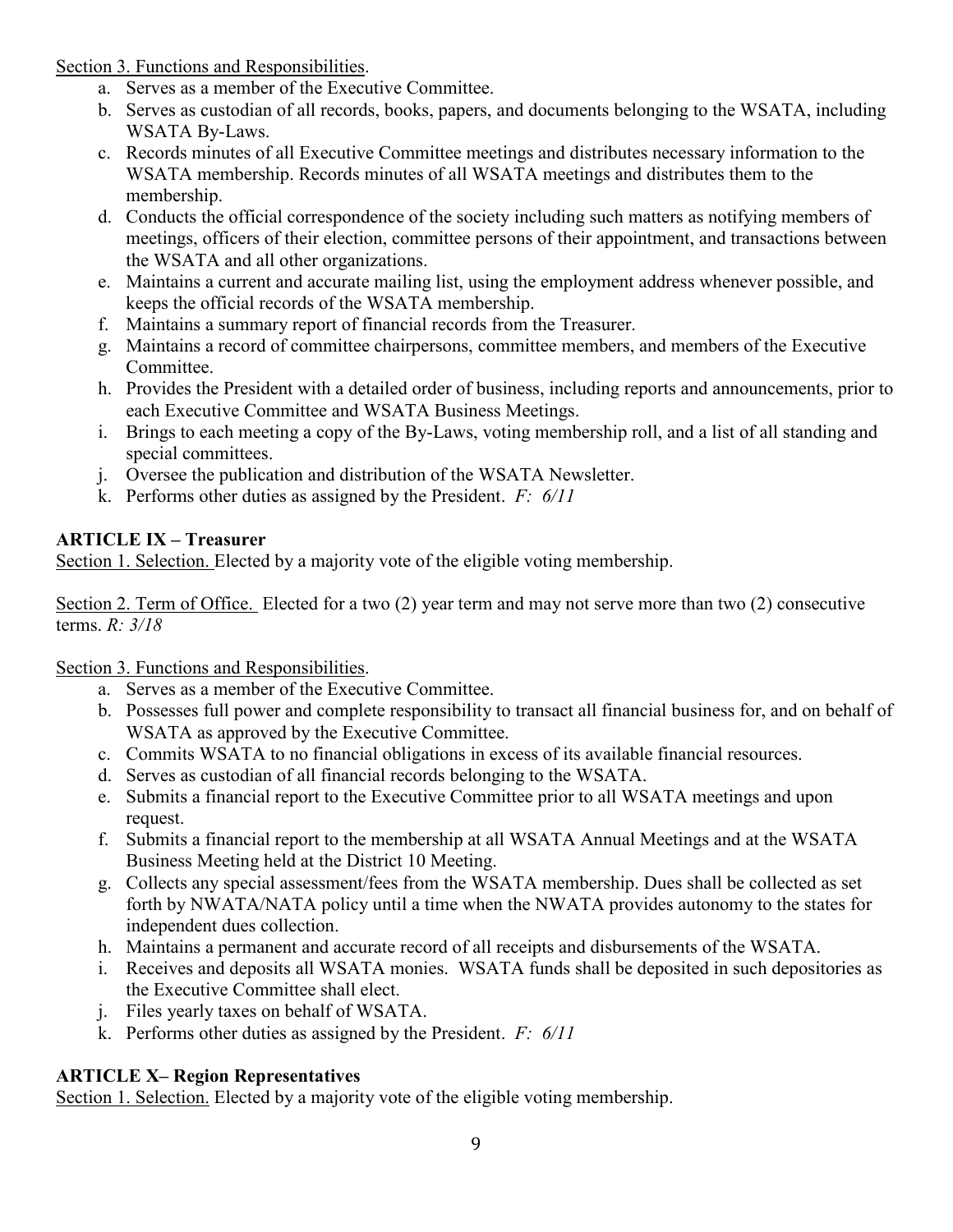Section 2. Term of Office. Elected for a three (3) year term and may not serve more than two (2) consecutive terms.

Section 3. Functions and Responsibilities.

- a. Represent the regional membership at Board of Directors meetings.
- b. Serve to gather information from the regional membership and disseminate this information to the President and other members of the Executive Committee.
- c. Serve to distribute information from the Executive Committee and Board of Directors to regional membership.
- d. Provide regional information for distribution through the WSATA Newsletter.
- e. Assist the Honors & Awards Committee in identifying and submitting WSATA members for WSATA, NWATA and NATA awards and recognition.
- f. Assist the Governmental Affairs Committee with concerns regarding issues related to the Washington State Athletic Training Practice Act.
- g. Assist the Public Relations Committee with identifying noteworthy recognition of WSATA members.
- h. Other duties as assigned by the President. *F: 6/11*

# Section 4. Regions.

- a. Region I Adams, Asotin, Benton, Chelan, Columbia, Douglas, Ferry, Franklin, Garfield, Grant, Kittitas, Klickitat, Lincoln, Okanogan, Pend, Oreille, Spokane, Stevens, Walla Walla, Whitman and Yakima counties.
- b. Region II Clallam, Clark, Cowlitz, Grays Harbor, Island, Kitsap, Lewis, Mason, Pacific, Pierce, Skamania, Thurston and Wahkiakum counties.
- c. Region III King, San Juan, Skagit, Snohomish and Whatcom counties.
- d. The purpose of Regions will be solely to provide designated areas from which one member is elected to the WSATA Executive Committee. Regions shall have no structure or by-laws. Regions shall be governed by the WSATA By-Laws and shall not levy dues or special assignments.
- e. Region boundaries may be changed by two-thirds vote of the membership attending an association meeting at which there is a quorum.

# **ARTICLE XI - Meetings of the Board of Directors**

Section 1. Annual Meeting. The annual meeting of the Board of Directors shall be held in conjunction with the WSATA Clinical Symposium and Annual Meeting that is held concurrently with the NWATA Clinical Symposium and Annual Business Meeting. Said meeting shall be held at the same place as the membership meeting unless some other place shall be specified by resolution of the membership at such meeting.

Section 2. Special Meetings. Special meetings of the Board of Directors may be held at any place and time, whenever called by the President, Vice-President, Secretary, Treasurer, or any three (3) Region Representatives.

Section 3. Notice of Meetings. No notice of the annual meeting of the Board of Directors shall be required. Notice of the time and place of any special meeting is given by the Secretary, or by the person or persons calling the meeting. Communication of special meetings can occur by way of the postal service, electronic mail or by personal communication at least three (3) days prior to the date on which the meeting is to be held. Attendance of a board member at any meeting shall constitute a waiver of notice of such meeting, except where the board member attends a meeting for the purpose of objecting to the transaction of any business because the meeting is not lawfully called or convened. Neither the business to be transacted nor the purpose of any meeting of the board of directors need be specified in the notice or any waiver of notice of such meeting.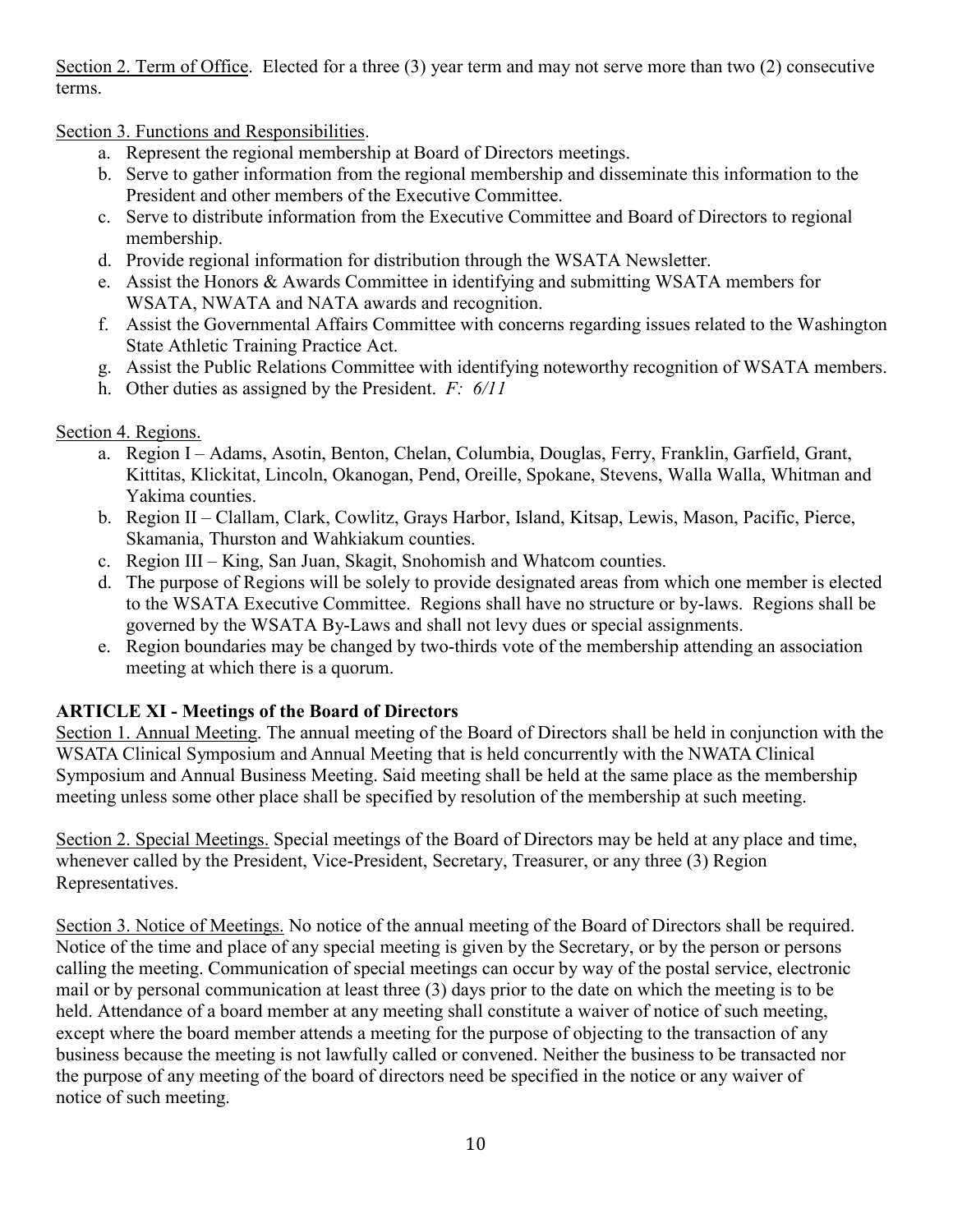Section 4. Quorum. A majority of the Board of Directors shall constitute a quorum for the transaction of business. At any meeting of the Board of Directors at which a quorum is present, any business may be transacted, the board may exercise all of its powers and the act of the majority of board members present shall be the act of the Board of Directors. A board member who is present at such a meeting shall be presumed to have assented to the action taken at that meeting unless the board member's dissent or abstention is entered in the minutes of the meeting or the board member files his or her written dissent or abstention to such action with either the person acting as secretary of the meeting before the adjournment of the meeting or by electronic mail to the secretary of the corporation immediately after the adjournment of the meeting.

Section 5. Meeting Communication. Members of the Board of Directors, or its committees, may participate in a meeting by means of a conference telephone or similar communications equipment. All persons participating in the meeting can effectively communicate with one other at the same time and participation by such means shall constitute presence in person at a meeting.

#### **ARTICLE XII – Committees**

Section 1. Committees of the Board. The Executive Board may establish committees at any time. The authority, responsibilities, and organization of each Board Committee shall be stated in writing.

# **ARTICLE XIII - Actions by Written Consent**

Any corporate action required or permitted by the Articles of Incorporation or Bylaws, or by the laws of the State of Washington, to be taken at a meeting of the members or the Board of Directors (or its committees) of the corporation, may be taken without a meeting if a consent in writing, setting forth the action so taken, shall be signed by all of the Board of Directors members (or its committees) entitled to vote with respect to the subject matter thereof. Such consent shall have the same force and effect as a unanimous vote and may be described as such.

# **ARTICLE XIV - Waiver of Notice**

A waiver of any notice required to be given, filed by person or persons entitled to such notice, whether before or after the time stated therein for the meeting, shall be the equivalent to the giving of such notice. *F: 6/11*

# **ARTICLE XV- Administrative and Financial Provisions**

Section 1. Fiscal Year. The fiscal year of the corporation is April 1<sup>st</sup> through March 31st.

Section 2. Loans Prohibited. The corporation shall make no loans to any officer or to any region representative.

Section 3. Books and Records. The corporation shall keep  $\theta$  at as its registered office at Washington State University Athletic Training Room, PO BOX 641602 Bohler Athletic Complex M-4, Washington State University, Pullman, Washington, 99164. The following will be kept in the possession of the current secretary and treasurer: articles and bylaws; a record of members, including names, addresses and classes of membership, if any; correct and adequate records of accounts and finances; a record of officers' and directors' names and addresses; minutes of the proceedings of the members, if any, the board, and any minutes which may be maintained by committees of the board. Records may be written or electronic if capable of being converted to writing. The records shall be open at any reasonable time to inspection by any member of more than three (3) months standing or a representative of more than five percent (5%) of the membership. Costs of inspecting or copying shall be borne by such member except for copies of articles or bylaws. Any such member must have a purpose for inspection reasonably related to membership interests. User sale of members' lists by such member if obtained by inspection is prohibited. *R: 3/18*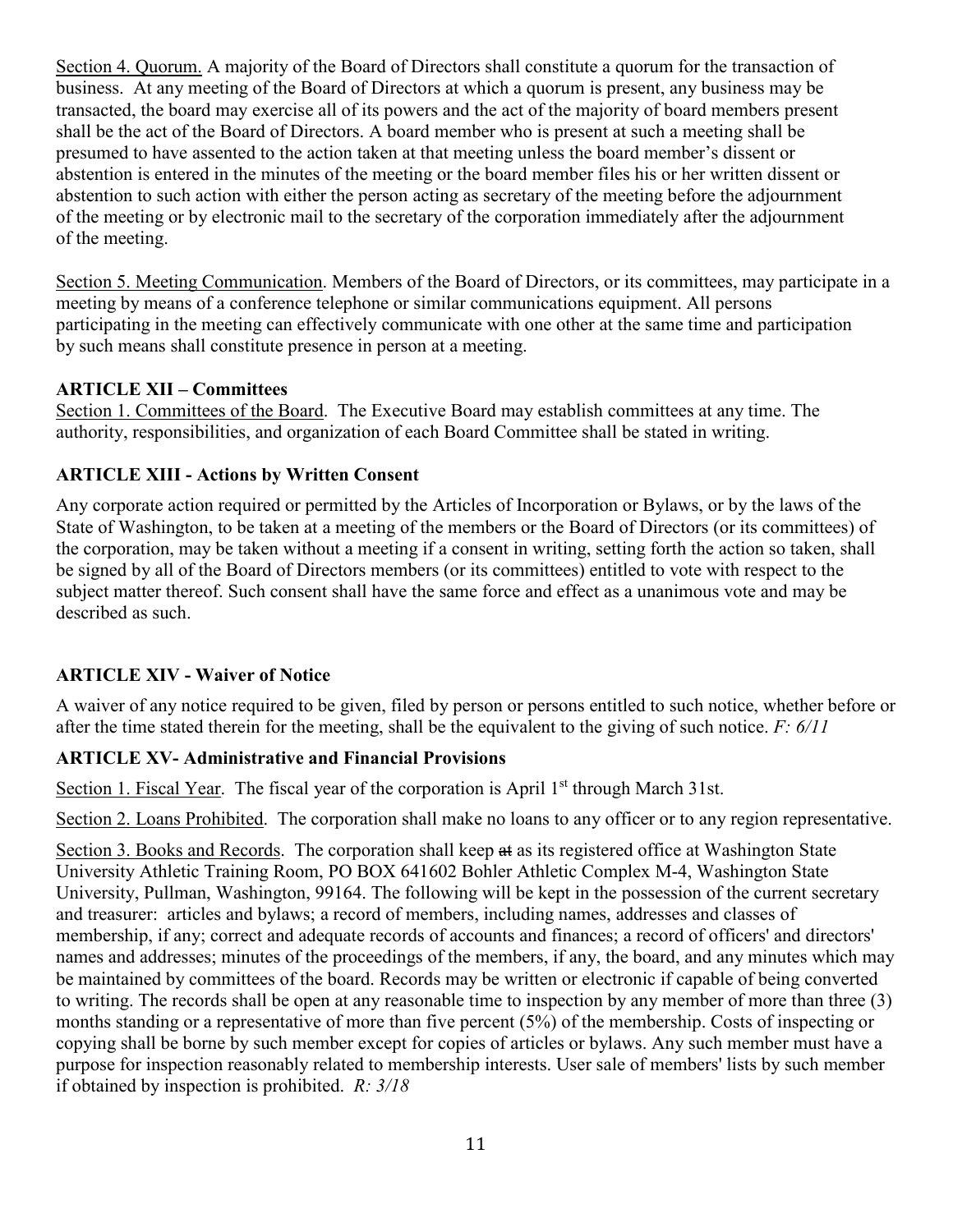#### Section 4. Record Retention

To comply with legal requirements and standard business practice, WSATA policy is to dispose of and store business documents according to the schedule below.

Documents to be retained for the *life of the organization*:

- a. Tax returns
- b. Financial statements (audited)
- c. General ledgers
- d. Income tax filings and payment records
- e. Fixed asset records
- f. Legal files and documents relating to organization
- g. Minutes of Board of Directors meetings
- h. Minutes of committee or task force meetings

Documents to be retained for *seven years*:

(After three years, these should be stored offsite, with the destruction date listed on the carton)

- a. Cancelled checks and bank statements
- b. Bank reconciliations
- c. Vendor invoices
- d. Monthly un-audited financial statements
- e. Contracts (after expiration date)

Documents to be retained for three years:

a. Deposit records

*F: 3/18*

Section 5. Limitations of Expenditures. No officer, director, employee, or committee shall expend any money not provided for in the budget as adopted or spend any money in excess of the budget allotment except by order of the board of directors or allowed in the by-laws. The board of directors shall not commit the association to any financial obligation in excess of its financial resources.

Section 6. Amendment of Bylaws. These bylaws may be altered, amended or repealed by the affirmative vote of a majority of the membership at the membership business meeting or by electronic vote. Technical corrections to the bylaws and constitution, such as spelling and formatting, may be made by majority vote of the board of directors. All proposed amendments to the Constitution or By-laws shall be submitted in writing (via written or electronic mail) to the Board of Directors at least six (6) weeks in advance of online voting. The Secretary shall distribute copies of the proposal to all voting members at least three (3) weeks in advance of online voting through either email or website communication. A proposed amendment to the Constitution or By-laws that has been properly submitted requires a majority online approval of the voting membership and shall be necessary for the adoption of said amendment. *R: 3/18*

Section 7. Rules and Regulations. The rules of procedure at meetings of the membership and of the board of directors of the corporation shall be the rules contained in Roberts' Rules of Order on Parliamentary Procedure, newly revised, so far as applicable and when not inconsistent with these Bylaws, the Articles of Incorporation or with any resolution of the board of directors.

# **ARTICLE XVI- PROHIBITION AGAINST SHARING IN CORPORATE EARNINGS**

No Director, officer, or employee of, or member of, a Committee of or person connected with this Corporation, or any other private individual, shall receive at any time any of the net earnings or pecuniary profit from the operation of the Corporation, provided that this shall not prevent the payment to any such person of such reasonable compensation for services rendered to or for the Corporation in effect in any of its purposes as shall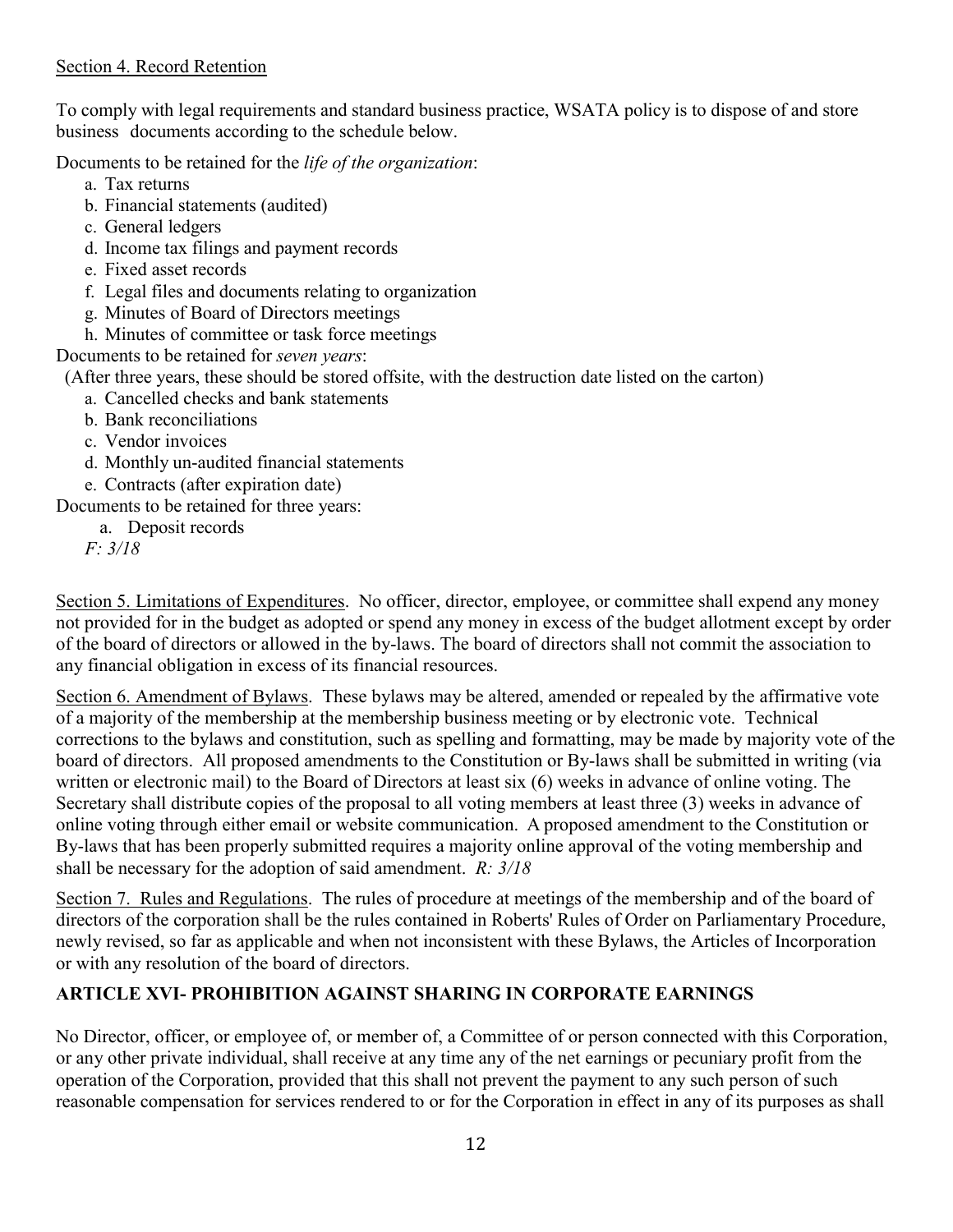be fixed by the Board of Directors; and no such person or persons shall be entitled to share in the distribution of any of the corporate assets upon the dissolution of the Corporation. All Directors of the Corporation shall be deemed to have expressly consented and agreed that, upon such dissolution or winding up of the affairs of the Corporation, whether voluntary or involuntary, the assets of the Corporation then remaining, after all debts have been satisfied, shall be distributed, transferred, conveyed, delivered, and paid over in such amounts as the Board of Directors may determine, or as may be determined by a court of competent jurisdiction upon allocation of the Board of Directors, exclusively to charitable, religious, scientific, literary, or educational organizations and in accordance with the Articles of Incorporation. *F: 3/18*

# **ARTICLE XVII- INVESTMENTS**

Except as is otherwise provided in the Articles of Incorporation, the Corporation shall have the right to retain all or any part of any securities or property acquired by it in whatever manner, and reinvest any funds held by it, according to the judgment of the Board of Directors, without being restricted to the class of investment which a Trustee is or may hereafter be permitted by law to make, or any similar restriction. *F: 3/18*

# **ARTICLE XVIII INDEMNIFICATION**

Section 1. Grant of Indemnification. Each person who was or is made a party or is threatened to be made a party to or is involved (including, without limitation, as a witness) in any threatened, pending, or completed action, suit or proceeding, whether formal or informal, civil, criminal, administrative or investigative (hereinafter a "proceeding"), by reason of the fact that he or she is or was a director or officer of the Corporation or who, while a director or officer of the Corporation, is or was serving at the request of the Corporation as a director, officer, employee or agent of this or another Corporation or of a partnership, joint venture, trust, other enterprise, or employee benefit plan, whether the basis of such proceeding is alleged action in an official capacity as a director or officer or in any capacity while serving as a director, officer, employee or agent, shall be indemnified and held harmless by the Corporation to the fullest extent permitted by applicable law, as then in effect, against all expense, liability and loss (including attorneys' fees, costs, judgments, fines, ERISA excise taxes or penalties and amounts to be paid in settlement) reasonably incurred or suffered by such person in connection therewith, and such indemnification shall continue as to a person who has ceased to be director or officer and shall inure to the benefit of his or her heir, executors and administrators.

Section 2. Advancement of Expenses. The right to indemnification conferred by the Articles and by this section shall include the right to be paid by the Corporation the expenses incurred in defending any such proceeding in advance of its final disposition, except where the Board of Directors shall have adopted a resolution expressly disapproving such advancement of expenses.

Section 3. Right to Enforce Indemnification. If a claim for indemnification is not paid in full by the Corporation within 60 days after a written claim has been received by the Corporation, or if a claim for expenses incurred in defending a proceeding in advance of its final disposition authorized under Section 11.2 is not paid within 20 days after a written claim has been received by the Corporation, the claimant may at any time thereafter bring suit against the Corporation to recover the unpaid amount of the claim and, to the extent successful in whole or in part, the claimant shall be entitled to be paid also the expense of prosecuting such claim.

Section 4. Nonexclusivity. The right to indemnification and the payment of expenses incurred in defending proceeding in advance of its final disposition conferred in this section shall be valid to the extent consistent with Washington law.